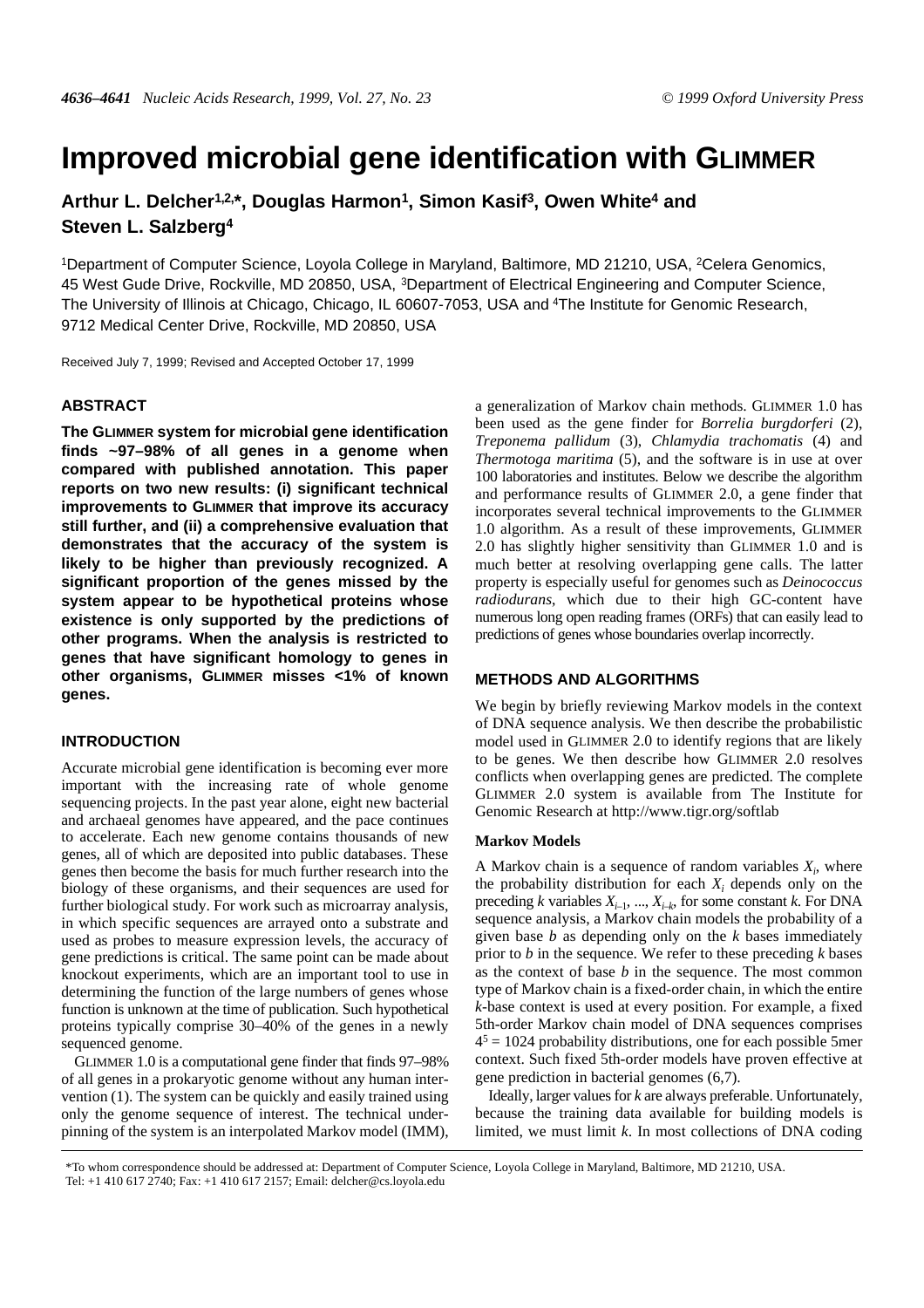<span id="page-1-0"></span>sequences, however, there is substantial variability in the frequency of occurrence of different *k*mers.

IMMs are a generalization of fixed-order Markov chains that combine contexts of different lengths to compute the probability of base *b*. Our formulation allows each context to have a weight based in part on its frequency; this allows the IMM to be sensitive to how common a particular oligomer is in a given genome. In particular, rare *k*mers should not be used for prediction; the IMM will ignore these in favor of shorter Markov chains. On the other hand, some long *k*mers may occur very frequently, and for those the IMM can give the longer context more weight and make a better prediction. These weights define an interpolated probability distribution that incorporates information from multiple Markov chains. An IMM can emulate a fixed *k*th-order chain simply by setting all weights to zero except for those associated with *k*.

Details of how to construct an IMM for sequence data have been described previously [\(1](#page-5-0)). For coding regions, GLIMMER 1.0 builds three separate IMMs, one for each codon position. [This is known as a 3-periodic Markov model [\(6](#page-5-5)).] These IMMs include 0–8th order Markov chains, as well as weights computed for every oligomer of eight bases or less that appears in the training data. These weights and Markov models are interpolated to produce a score for each base in any potential coding sequence. The logs of these scores are summed to score each coding region.

## **The interpolated context model**

Interpolated context models (ICMs) are a further extension of IMMs. For a given context  $C = b_1 b_2 \dots b_k$  of length *k*, the IMM in GLIMMER 1.0 computes a probability distribution for  $b_{k+1}$ using as many of the bases immediately preceding  $b_{k+1}$  as the training data set allows. The ICM is more flexible and can select any of the bases in *C* (not just those adjacent to  $b_{k+1}$ ) to determine the probability of  $b_{k+1}$ . In general, from a given context, the ICM will choose approximately the same number of bases as the IMM. Our motivation for choosing bases other than those at the end of the context is the fact that in coding regions the significance of a given base depends strongly on its position in a codon; e.g. the nucleotide in the third codon position is sometimes irrelevant to the amino acid translation.

The criterion employed by the ICM to select which bases of a context C to use is mutual information. The mutual information between a given pair of discrete random variables *X* and *Y* is defined to be:

$$
I(X;Y) = \sum_{i} \sum_{j} P(x_i, y_j) \log \left( \frac{P(x_i) P(y_j)}{P(x_i, y_j)} \right)
$$

where  $x_i$  and  $y_j$  are the values taken by random variables  $X$  and *Y* respectively, and  $P(x_i, y_j)$  is the joint probability of  $x_i$  and  $y_j$ together.

To construct an ICM with context length *k* from a training set *T* of DNA sequences, we begin by considering all windows (i.e. oligomers) of length *k*+1 that occur in *T*. We let random variable  $X_1$  be the distribution of bases in the first position of those windows;  $X_2$  be the distribution of bases in the second position; and so on through  $X_{k+1}$ . We then calculate the mutual information values  $I(X_1; X_{k+1}), I(X_2; X_{k+1}), \ldots, I(X_k; X_{k+1}),$  and choose the maximum. Suppose that maximum is  $I(X_j; X_{k+1})$ . We then partition our set of windows into four subsets based on the nucleotide that occurs in position *j* in the window.

Context Length  $k = 12$ 



Figure 1. Sample ICM decomposition tree. The root position 12 has maximum mutual information with the final base position 13. Each child of the root represents the subset of windows with the indicated nucleotide value at position 12, and indicates the maximum mutual information position for that subset. Each node is similarly decomposed into children. Note that children of a single node may represent different base positions.

The same procedure can now be performed again for each of the four sets of windows. Within each set, the position that has the highest mutual information with the base at position  $k+1$  is chosen. The four nucleotide values at that position induce a further partitioning of the current set of windows into four subsets.

This process can be viewed as constructing a tree of positions within context strings. A sample portion of such a tree is shown in Figure [1.](#page-1-0) The construction is terminated when the tree depth reaches a predetermined limit, or when the size of a set of windows becomes too small to be useful to estimate the probability of the last base position.

Each node in the ICM decomposition tree represents a set of windows that provide a probability distribution for the final base position. The root node, which includes all possible windows, represents a 0th-order Markov model. All other nodes give a probability distribution for the final base position, conditional on a specific set of bases occurring at the positions indicated on the path to the root from that node.

Note that the IMM used in GLIMMER 1.0 is a special case of this ICM, namely the case where the base chosen at each level of the tree is the last available base in the context window. Thus, when the nearest positions to base  $b_{k+1}$  provide the strongest evidence for its value, the ICM automatically chooses them and the result is identical to the IMM. But when other bases provide stronger evidence, as is often the case, the ICM will choose them instead.

The interpolation mechanism used in the ICM is identical to that used in GLIMMER 1.0. It takes a weighted sum of two probability distributions, where the weights are determined by the number of training instances used to construct the distribution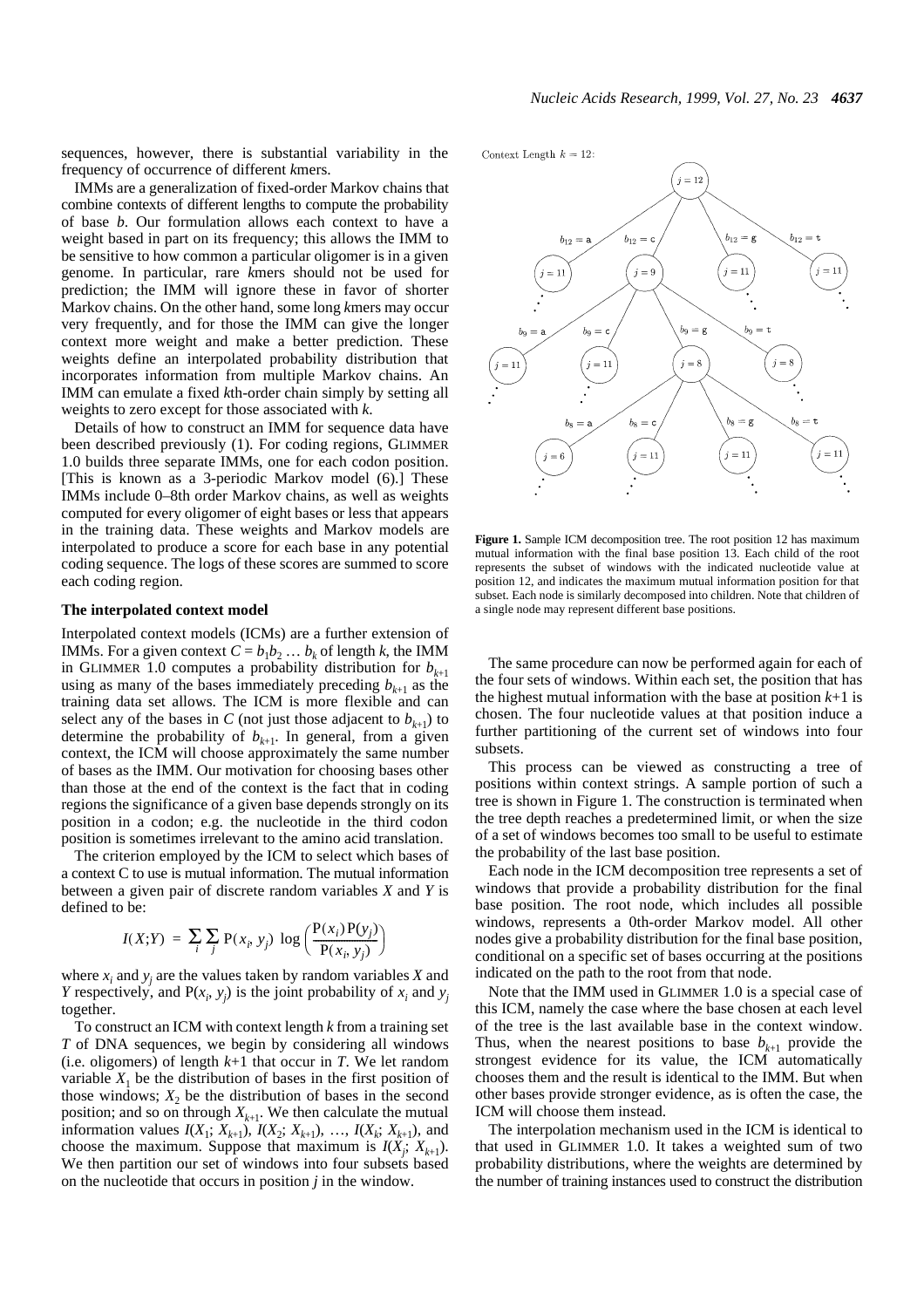and its statistical significance as measured by a  $\chi^2$  test. The only difference is that the ICM interpolation is naturally viewed as interpolating between the distributions at a parent and child node in the tree, while the IMM interpolation is always between distributions obtained using different numbers of bases at the end of the context window.

The interpolated context model presented here is essentially a probabilistic decision tree, i.e. a sparse probability distribution expressed as a decision tree. The tree construction is identical to constructing classification trees using information gain as the splitting criteria ([8\)](#page-5-7). Classification trees associate a class label with each leaf node of the tree. The labels in our case are the four nucleotide values, and our interpolated context model determines a probability distribution for the base to be predicted given the context in which it occurs. Probabilistic decision trees have been designed for other applications [\(9](#page-5-8)[–11](#page-5-9)). In computational biology probabilistic decision trees have been used for modeling splice site junctions [\(12\)](#page-5-10) and exon modeling [\(13](#page-5-11)).

#### **Resolving overlapping genes**

In developing GLIMMER 2.0, a conscious effort was made to reduce the number of false negative gene predictions at the expense of a slight increase in the number of false positive predictions. Upon close examination of GLIMMER 1.0s output, we learned that occasionally a gene was discarded because its start codon was positioned too far in the 5' direction, resulting in substantial overlap with another gene. GLIMMER 2.0 solves this problem by incorporating additional rules to resolve such overlaps.

In GLIMMER 1.0, when two potential genes *A* and *B* overlap, the overlap region is scored. If *A* is longer than *B*, and if *A* scores higher on the overlap region, and if moving *B*'s start site will not resolve the overlap, then *B* is rejected.

In GLIMMER 2.0, when potential genes *A* and *B* overlap, the overlap region is scored just as in GLIMMER 1.0. The system attempts to move the locations of the start codons much more aggressively, as follows. Suppose gene *A* scores higher, now four different orientations are considered:

$$
A \xrightarrow{\frac{5'}{2}}^{3'} B
$$

In this case, postponing the start site of either *A* or *B* does not remove the overlap. If *A* is significantly longer than *B* (as determined by a program parameter), then *B* is rejected. Otherwise, both *A* and *B* are called genes, with an annotation that there was a doubtful overlap.

$$
A \frac{5'}{B} \frac{3'}{2} \frac{3'}{3}
$$

Only moving the start of *B* can resolve the overlap. If it can be moved, then it is. If not, and if *B* is significantly shorter than *A*, then *B* is rejected. Otherwise, both are listed as genes, with a note indicating the overlap. Moving a start codon works as follows: the system shortens the predicted gene by shifting the start location to the next available start codon. If this does not resolve the overlap, it moves the start codon again. This

process continues as long as the resulting gene is longer than the minimum gene length (an easily adjustable parameter).

$$
B \xrightarrow{5'} \xrightarrow{3'}
$$

Only moving the start of *A* can resolve the overlap. Since *A* scores higher, we only try to move it if the overlap is a relatively small fraction of *A*'s length. If adjusting *A* is not successful, *B* is rejected.

$$
\begin{array}{c}\n \stackrel{3'}{2} \quad \text{5'} \\
B \stackrel{5'}{2} \quad \text{3} \\
\end{array}
$$

Both starts can move. We first move the start of *B* until the overlap region scores higher for *B*. Then we move the start of *A* until it scores higher. Then *B* again, and so on, until either the overlap is eliminated or no further moves can be made.

An additional step is taken by GLIMMER 2.0 to help find genes that previously were missed because the score from the independent probability model was too high. The independent probability model is used by both versions of the system to compete against the IMMs used to score all six reading frames; its purpose is to serve as a model of non-coding DNA. In order to be called a gene, an ORF must score higher than the independent model as well as the other five reading frames. Genes that were missed due to high scores from this independent model will fall in between the genes predicted by GLIMMER 1.0. For a target ORF in such regions, GLIMMER 2.0 considers the scores on subsequences of that ORF as compared to other overlapping ORFs. If these subsequences receive sufficiently high scores, and if the ORF scores relatively high in relation to the independent model (even though it did not exceed the normal score threshold to be called a gene), then it is added to the list of prospective genes.

The process of evaluating overlaps in GLIMMER 2.0 is performed in an iterative fashion in order to avoid rejecting genes unnecessarily. For example, in the case where ORF *A* causes ORF *B* to be rejected, and *B* in turn causes *C* to be rejected, we wish to reject only *B* and not both *B* and *C*. Thus, we perform the rejection phase in multiple stages, first discarding *B* and then checking again for overlaps.

## **COMPUTATIONAL METHODS**

We analyzed 10 completed microbial genomes: *Haemophilus influenzae* [\(14](#page-5-12)), *Mycoplasma genitalium* [\(15](#page-5-13)), *Methanococcus jannaschii* [\(16](#page-5-14)), *Helicobacter pylori* ([17\)](#page-5-15), *Escherichia coli* [\(18](#page-5-16)), *Bacillus subtilis* ([19\)](#page-5-17), *Archaeoglobus fulgidus* ([20\)](#page-5-18), *B.burgdorferi* [\(2](#page-5-1)), *T.pallidum* [\(3](#page-5-2)) and *T.maritima* ([5\)](#page-5-4). On each of the genomes, we ran both GLIMMER 1.0 and GLIMMER 2.0. All parameters were the defaults, although adjusting these default settings will improve performance on selected genomes. The training data was identical in every case in order to ensure a fair comparison.

The method of training was as follows: using only the genome itself as input, we extracted all ORFs longer than 500 bp from each genome. From these long ORFs, only those that did not overlap other long ORFs were retained; this produces a set of ORFs that are highly likely to be coding. (The programs to perform this extraction are included in the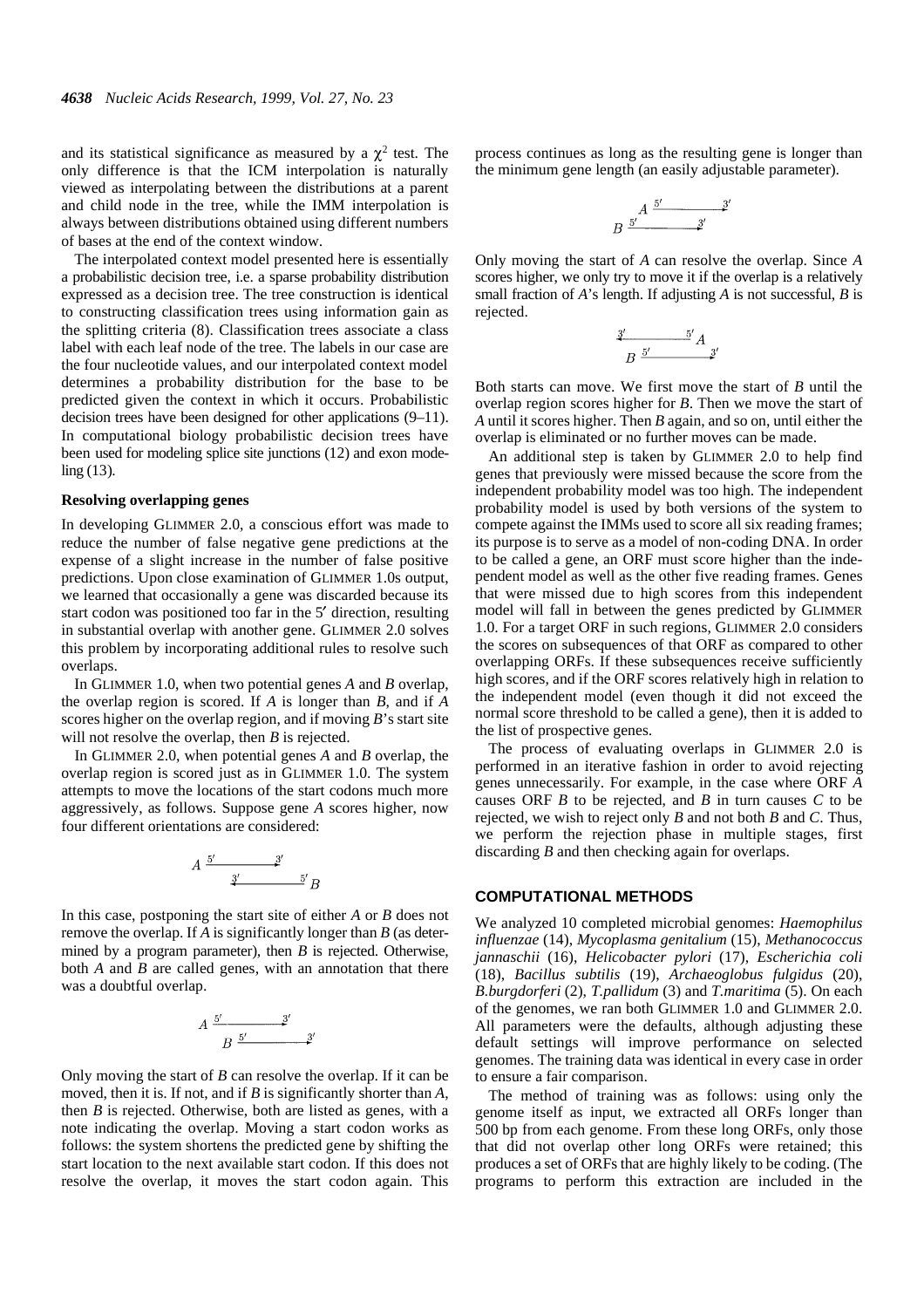<span id="page-3-0"></span>GLIMMER package; total runtime is  $\langle 1 \rangle$  min on a standard desktop PC.) For all genomes in this study, this set contains more than enough data to train the system accurately.

Next, the IMM training was conducted using the original GLIMMER 1.0 program and the new, tree-structured ICMs for GLIMMER 2.0. These models were then used to identify genes in the complete genome. For all genomes, ranging in size from 0.5 to 4.7 Mb, training GLIMMER 1.0 or GLIMMER 2.0 takes <1 min on a Pentium 400 PC running the Linux operating system. The gene finding step takes an additional 1 min or less.

The results of the comparison are summarized in Tables 1–4. In all 10 genomes, there are only 12 confirmed annotated genes that GLIMMER 1.0 found that GLIMMER 2.0 did not. In all these results, we have not discounted gene predictions that fall into known ribosomal RNA or tRNA regions. Since such regions are easy to identify independently of GLIMMER, this step should be a routine part of any annotation process.

**Table 1.** A comparison of the number of genes correctly found by GLIMMER 1.0 and GLIMMER 2.0 for 10 complete genomes

|                               |                    | GLIMMER 1.0                  |                                | GLIMMER 2.0                  |                               |
|-------------------------------|--------------------|------------------------------|--------------------------------|------------------------------|-------------------------------|
| Organism                      | Genes<br>annotated | Annotated<br>genes found     | Additional<br>genes found      | Annotated<br>genes found     | Additional<br>genes found     |
| H. influenzæ<br>M. genitalium | 1738<br>483        | 1715 (98.7%)<br>479 (99.2%)  | 234 (13.5%)<br>$78(16.1\%)$    | 1720 (99.0%)<br>480 (99.4%)  | 242 (13.9%)<br>82 (17.0%)     |
| M. jannaschii                 | 1727               | 1715 (99.3%)                 | 210 (12.2%)                    | 1721 (99.7%)                 | 218 (12.6%)                   |
| H. pylori<br>E. coli          | 1590<br>4269       | 1545 (97.2%)<br>4099 (96.0%) | 293 (18.4%)<br>757 (17.7%)     | 1550 (97.5%)<br>4158 (97.4%) | 322 (20.3%)<br>868 (20.3%)    |
| B. subtilis                   | 4100               | 4006 (97.7%)                 | 917 (22.4%)                    | 4030 (98.3%)                 | 1022 (24.9%)                  |
| A. fulgidus<br>B. burgdorferi | 2437<br>849        | 2385 (97.9%)<br>845 (99.5%)  | 274 (11.2%)<br>$(7.9\%)$<br>67 | 2404 (98.6%)<br>843 (99.3%)  | 341 (14.0%)<br>$62$ $(7.3\%)$ |
| T. pallidum                   | 1039               | 1012 (97.4%)                 | 180 (17.3%)                    | 1014 (97.6%)                 | 250 (24.1%)                   |
| T. maritima                   | 1877               | 1849 (98.5%)                 | 190 (10.1%)                    | 1854 (98.8%)                 | 208 (11.1%)                   |

**Table 2.** The number of genes with database matches found by GLIMMER 1.0 and GLIMMER 2.0 for 10 complete genomes

| Organism       | Genes<br>annotated | Genes with<br>database match | Genes found<br>by GLIMMER 1.0 | Genes found<br>by GLIMMER 2.0 |
|----------------|--------------------|------------------------------|-------------------------------|-------------------------------|
| H. influenzæ   | 1738               | 1501                         | 1495 (99.6%)                  | 1496 (99.7%)                  |
| M. genitalium  | 483                | 478                          | 475 (99.4%)                   | 476 (99.6%)                   |
| M. jannaschii  | 1727               | 1259                         | 1255 (99.7%)                  | 1256 (99.8%)                  |
| H. pylori      | 1590               | 1092                         | 1083 (99.2%)                  | 1084 (99.3%)                  |
| E. coli        | 4269               | 2656                         | 2618 (98.6%)                  | 2632 (99.1%)                  |
| B. subtilis    | 4100               | 1249                         | 1229 (98.4%)                  | 1231 (98.6%)                  |
| A. fulgidus    | 2437               | 1799                         | 1778 (98.8%)                  | 1786 (99.3%)                  |
| B. burgdorferi | 849                | 601                          | 599 (99.7%)                   | 600 (99.8%)                   |
| T. pallidum    | 1039               | 755                          | 744 (98.5%)                   | 747 (98.9%)                   |
| T. maritima    | 1877               | 1504                         | 1488 (98.9%)                  | 1493 (99.3%)                  |

Database matches include genes that match genes with unknown function, known as 'conserved hypotheticals', as well as genes whose function is known. (Thanks to Alain Viari for testing GLIMMER on *B.subtilis*. The 1249 genes listed in the third column for *B.subtilis* were selected according to an even stricter criterion than having a database match; these are the genes that already had been documented in the literature prior to the completion of the *B.subtilis* genome project.)

A second set of experiments was designed to find the true accuracy of GLIMMER. In the original study [\(1](#page-5-0)), GLIMMER 1.0's gene calls were compared to the published annotation for several completed genomes. The results of this study showed that GLIMMER 1.0 was able to find 97–98% of annotated genes fully automatically, using neither database searches nor human intervention; however, published annotation is not 100% accurate. **Table 3.** Differences between the length and GC-content of genes that are conserved in other organisms versus 'hypothetical' genes

| Organism       | Conserved genes |        |         | Hypothetical genes |      |         |
|----------------|-----------------|--------|---------|--------------------|------|---------|
|                | Number          | $%$ GC | Avg len | Number             | %GC  | Avg len |
| H. influenzæ   | 501             | 39.0   | 992     | 237                | 37.5 | 502     |
| M. genitalium  | 478             | 31.6   | 1099    | 5                  | 32.5 | 453     |
| M. jannaschii  | 1259            | 32.8   | 915     | 468                | 29.4 | 662     |
| A. fulgidus    | 1799            | 50.0   | 907     | 638                | 47.0 | 616     |
| B. subtilis    | 1249            | 44.8   | 1118    | 2851               | 44.0 | 790     |
| E. coli        | 2656            | 52.5   | 1074    | 1628               | 50.6 | 749     |
| H. pulori      | 1092            | 40.3   | 1081    | 498                | 37.2 | 674     |
| B. burgdorferi | 601             | 29.7   | 1073    | 248                | 26.2 | 818     |
| T. pallidum    | 755             | 52.3   | 1121    | 284                | 54.3 | 766     |
| T. maritima    | 1504            | 46.8   | 1011    | 373                | 44.5 | 706     |
| Averages       | 1289            | 42.0   | 1039    | 723                | 40.3 | 673     |

The disproportionately small number of conserved genes for *B.subtilis* reflects the fact that this set includes only those genes that were identified experimentally prior to the completion of the genome sequence.

**Table 4.** Numbers of genes confirmed by database matches found exclusively by GLIMMER 1.0, by GLIMMER 2.0, and by both systems

| Organism       |                | <b>GLIMMER 1.0 Only</b> | <b>GLIMMER 2.0 Only</b> | Found      |         |
|----------------|----------------|-------------------------|-------------------------|------------|---------|
|                | Matched        | Additional              | Matched                 | Additional | by both |
| H. influenzæ   |                | 48                      | 2                       | 60         | 1494    |
| M. genitalium  | 0              | 12                      |                         | 16         | 475     |
| M. jannaschii  | 0              | 27                      |                         | 40         | 1255    |
| H. pylori      |                | 40                      | 2                       | 73         | 1082    |
| E. coli        |                | 176                     | 15                      | 332        | 2617    |
| B. subtilis    | 4              | 163                     | 6                       | 290        | 1225    |
| A. fulgidus    | 0              | 54                      | 8                       | 132        | 1778    |
| B. burgdorferi |                | 24                      | $\overline{2}$          | 16         | 598     |
| T. pallidum    | $\overline{2}$ | 77                      | 5                       | 146        | 742     |
| T. maritima    | 2              | 65                      |                         | 83         | 1486    |

The columns labeled 'Additional' show how many additional genes are uniquely predicted by each of the two systems respectively. Thus for *H.influenzae*, GLIMMER 1.0 predicts 49 genes that GLIMMER 2.0 does not, one of which has database homology. Likewise, GLIMMER 2.0 predicts 62 genes that GLIMMER 1.0 does not, two of which have database matches. They agree on 1494 (out of 1501) gene predictions with database homology.

Therefore the question remains open as to how accurate these predictions really are. This second experiment is an attempt to answer that question more precisely.

In order to measure accuracy more precisely, we extracted a subset of genes from the published annotation for each genome. These subsets include only those genes that have significant homology to known proteins, as indicated in the published annotation. Many of these genes have a functional assignment, but some are homologous to other genes of unknown function (these are sometimes annotated as 'conserved hypothetical' proteins). We included the latter in the experiment because the existence of homology itself is very strong evidence that the sequence encodes a protein. Except for the use of only a subset of annotated genes, all other details of the experiments were the same as for Table 1. The results of this second comparison are summarized in Table 2.

The results make it clear that GLIMMER is more accurate on genes confirmed by sequence homology than it is on the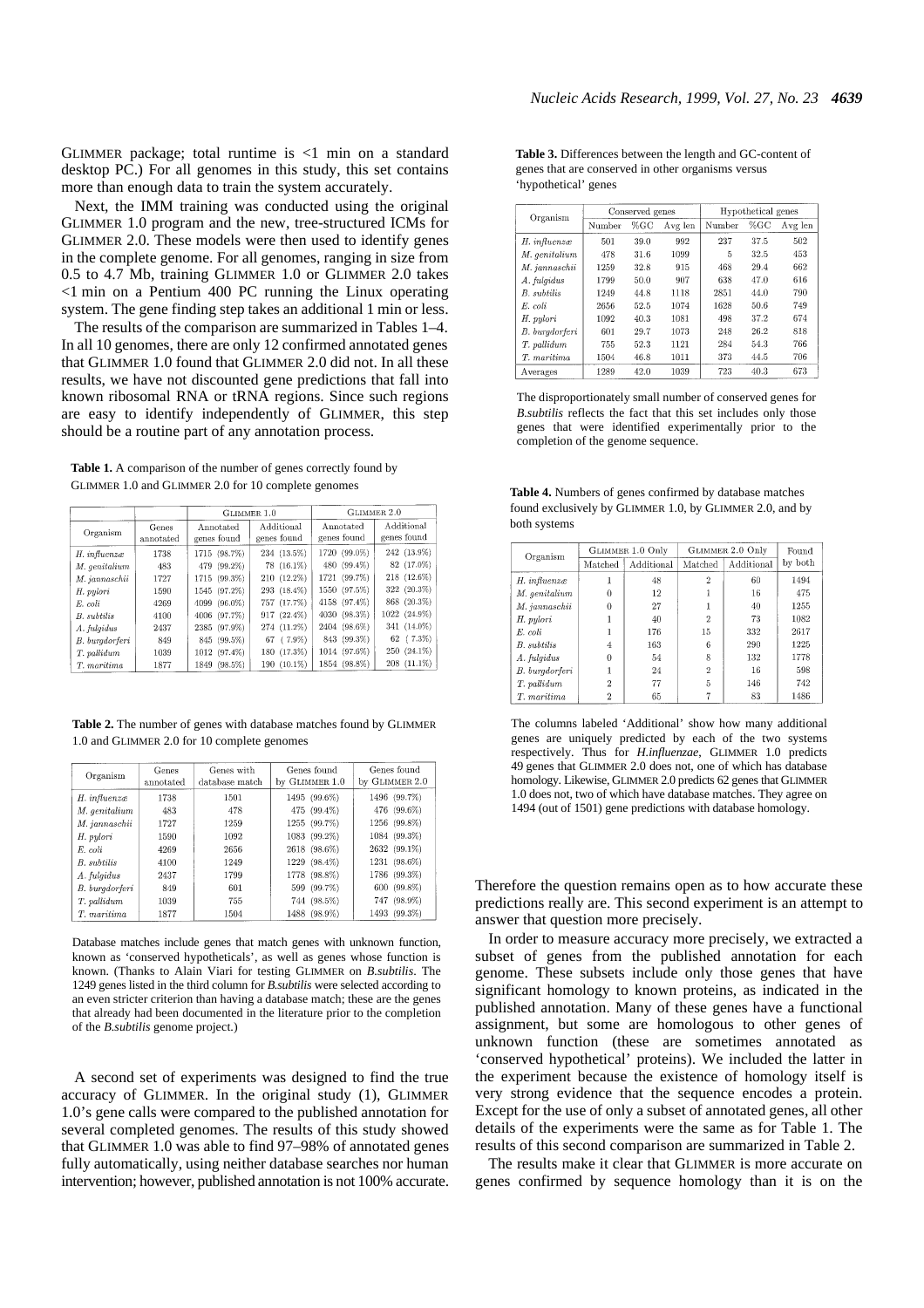remaining genes. For GLIMMER 1.0, sensitivity ranges from 98.4 to 99.7%, with an average of 99.1%. For GLIMMER 2.0, the range is 98.6–99.8%, with an average of 99.3%. In contrast, GLIMMER 1.0's average accuracy on the complete set of annotated genes for all 10 genomes is 98.1%, and GLIMMER 2.0's average on those genes is 98.6%.

Table [3](#page-3-0) contains a summary of how the 'confirmed' (or conserved) genes differ from the hypothetical genes in the 10 genomes used in this study. On average, the hypothetical genes are considerably shorter and have ~2% lower GC-content. These data are consistent with the hypothesis that these hypothetical genes contain a significant number of non-coding regions that were mistakenly annotated as coding. (For example, the presence of stop codons alone lowers the average GC-content of non-coding regions.) Most hypothetical gene annotations are based primarily on the predictions of computational systems. The fact that GLIMMER is more accurate on conserved genes is suggestive that the hypothetical predicted genes missed by GLIMMER are the result of simple disagreement between two computational gene finders.

In each of the 10 genomes, GLIMMER 2.0 found more conserved genes than GLIMMER 1.0. Usually the number was very small, only 1–5 genes for eight of the genomes. However, the set of conserved genes found by GLIMMER 2.0 was not a strict superset of those found by GLIMMER 1.0. We intersected the two sets and compared them in order to identify which genes were found by both systems and which were found exclusively by one or the other. These results are shown in Tabl[e 4.](#page-3-0) As the table shows, for each genome there are 0–4 genes found by GLIMMER 1.0 and missed by GLIMMER 2.0. There are three genomes, *M.genitalium*, *M.jannaschii* and *A.fulgidus*, in which all conserved genes found by GLIMMER 1.0 are found also by GLIMMER 2.0. Typically, genes found by GLIMMER 1.0 but not found by GLIMMER 2.0 are relatively short and score just below the minimum scoring threshold. For example, in *B.burgdorferi* the gene found by GLIMMER 1.0 and not by GLIMMER 2.0 is a 74-amino-acid ribosomal protein S14 (BB0491). The GLIMMER 2.0 score for this gene was 88, just below the default threshold value of 90. Such genes could be included in GLIMMER 2.0's predictions with suitable parameter adjustments, although at a cost of additional false-positive predictions.

In order to demonstrate that GLIMMER 2.0 has a higher sensitivity than alternative gene-finding methods, we analyzed a recently sequenced genome, *Mycobacterium tuberculosis* strain H37Rv ([21\)](#page-5-19), for which GLIMMER 2.0 was not among the computational methods used for annotation. Table 5 summarizes the genes that were found by GLIMMER 2.0 but missed in the original annotation, and that have detectable homology to a coding region from another organism. For each of the 13 genes identified, the table lists the function and identifier of the best hit found by a BLAST search. Eleven of the genes occur in intergenic regions in the published annotation of the complete genome, and the remaining two (those whose closest homologs are P17996 and Q02541) have relatively small overlaps with coding sequences annotated as hypothetical. GLIMMER 1.0 finds 11 of these 13 genes, missing those homologous to P17996 and Q02541.

It is worth noting too that the false-positive rate appears to be higher for GLIMMER 2.0, as reflected in the fact that the number of additional genes (not confirmed by database matches) predicted by GLIMMER 2.0 is higher in nine of the 10 genomes. Because of its revised rules to resolve overlapping ORFs, GLIMMER 2.0 generally makes more gene predictions than GLIMMER 1.0 when all parameters are set identically as in the above-described results. To verify that the additional annotated matches found by GLIMMER 2.0 are not attributable merely to the greater number of predictions, we compared the two systems with GLIMMER 1.0's parameters set so that the total additional gene predictions for all 10 genomes matched GLIMMER 2.0. Specifically, we raised the overlap-length parameter, which is the maximum number of DNA bases by which two ORFs can overlap and both still be predicted as genes. The results are shown in Table [6](#page-5-20). With this adjustment GLIMMER 2.0 still finds 99 more annotated genes than GLIMMER 1.0, indicating that its predictions are in fact more accurate than GLIMMER 1.0. The parameters of either system can be adjusted to reduce the number of additional genes, at the cost of missing some true genes.

**Table 5.** Genes in *M.tuberculosis* found automatically by GLIMMER 2.0 with homology to protein sequences from other organisms

| Start   | Stop    | Length | Accession | Function (Top BLAST Hit in<br>GenBank)                         | E-Value |
|---------|---------|--------|-----------|----------------------------------------------------------------|---------|
| 591109  | 591342  | 234    | S72921    | B2168_C1_172 protein $Mycobac$<br>terium leprae                | 7e-33   |
| 731710  | 731874  | 165    | P23375    | ribosomal protein L33<br>[B. stearother morphilus]             | $3e-12$ |
| 1056706 | 1057068 | 363    | P17996    | alpha-antigen A, extracellular<br>$[M.$ bovis                  | $4e-10$ |
| 1264312 | 1264551 | 240    | U10895    | PcaF [Pseudomonas putida]                                      | $7e-10$ |
| 1678940 | 1679167 | 228    | Q23381    | probable methylmalonyl-coA mu-<br>tase precursor $[C.$ elegans | 0.002   |
| 1699864 | 1700223 | 360    | C55239    | cpsB 5'-region hypothetical protein<br>$[E. \; coli]$          | $2e-09$ |
| 1999194 | 1999421 | 228    | L09108    | IS401 transposase subunit $[Pseu-$<br>domonas cepacia          | 8e-13   |
| 2943374 | 2943598 | 225    | P46711    | triosephosphate isomerase tpiA<br>[M. lenrae]                  | $1e-07$ |
| 3289702 | 3290229 | 528    | P15026    | istB protein $(IS21)$ [E. coli plasmid]<br>R68.45              | 8e-12   |
| 3325931 | 3326098 | 168    | S30383    | morphine 6-dehydrogenase $[Pseu-$<br>domona putida             | $1e-06$ |
| 3357425 | 3357225 | 201    | O02541    | CopS [Pseudomonas syringae]                                    | 4e-08   |
| 3568440 | 3568721 | 282    | S72603    | B1937_F2_68 protein [Mycobac-<br>terium leprae                 | $3e-20$ |
| 3571332 | 3571583 | 252    | Q05266    | Mycobacterium phage L5                                         | 0.004   |

All but two (homologous to P15026 and Q02541) of the listed genes are intergenic with respect to the currently published annotation for *M.tuberculosis*. The first three columns list the location of the predicted start and stop codons and the length in base pairs; if Start  $>$  Stop then the coding sequence is on the reverse strand. The last three columns give the GenBank accession number, the function of the top hit found by BLAST (23), and the E-value given by BLAST for that hit. (The E-value is the number of homologous sequences expected by chance.)

## **CONCLUSION**

In this paper we have described several technical improvements made in the GLIMMER 2.0 gene-finding system and argued that the system is more accurate than previously recognized. GLIMMER 2.0 also can be an effective gene finder for eukaryotic genomes, especially those with a high gene density as is found in some parasites. For example, it is being used as the main gene finder for the parasite *Trypanosoma brucei*, the agent that